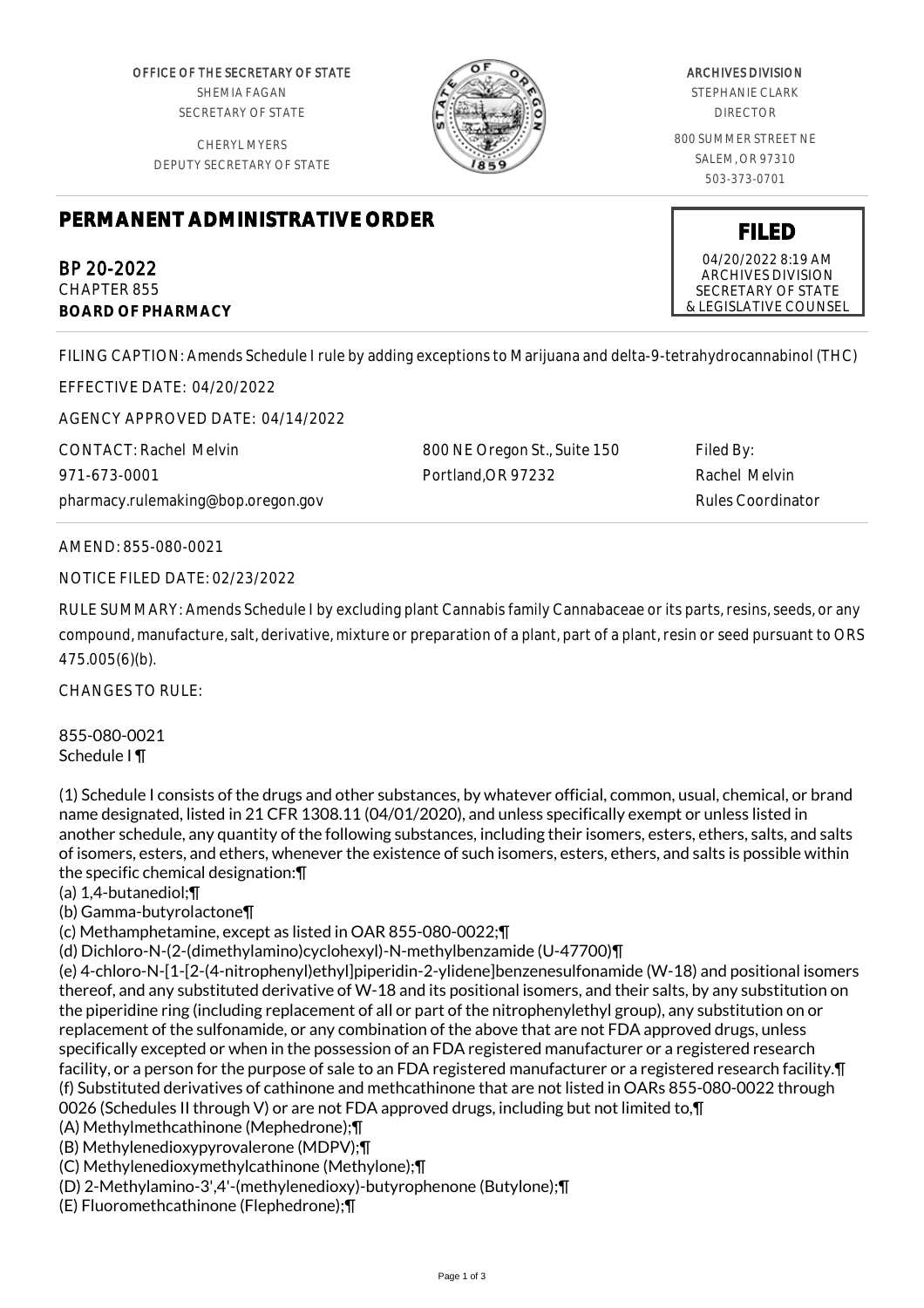(F) 4-Methoxymethcathinone (Methedrone).¶

(2) Schedule I also includes any compounds in the following structural classes (2a-2k) and their salts, that are not FDA approved drugs, unless specifically excepted or when in the possession of an FDA registered manufacturer or a registered research facility, or a person for the purpose of sale to an FDA registered manufacturer or a registered research facility:¶

(a) Naphthoylindoles: Any compound containing a 3-(1-naphthoyl)indole structure with substitution at the nitrogen atom of the indole ring whether or not further substituted in the indole ring to any extent and whether or not substituted in the naphthyl ring to any extent. Examples of this structural class include but are not limited to: JWH-015, JWH-018, JWH-019, JWH-073, JWH-081, JWH-122, JWH-200, JWH-210, AM-1220, MAM-2201 and AM-2201;¶

(b) Phenylacetylindoles: Any compound containing a 3-phenylacetylindole structure with substitution at the nitrogen atom of the indole ring whether or not further substituted in the indole ring to any extent, whether or not substituted in the phenyl ring to any extent. Examples of this structural class include but are not limited to: JWH-167, JWH -201, JWH-203, JWH-250, JWH-251, JWH-302 and RCS-8;¶

(c) Benzoylindoles: Any compound containing a 3-(benzoyl)indole structure with substitution at the nitrogen atom of the indole ring whether or not further substituted in the indole ring to any extent and whether or not substituted in the phenyl ring to any extent. Examples of this structural class include but are not limited to: RCS-4, AM-694, AM-1241, and AM-2233;¶

(d) Cyclohexylphenols: Any compound containing a 2-(3-hydroxycyclohexyl)phenol structure with substitution at the 5-position of the phenolic ring whether or not substituted in the cyclohexyl ring to any extent. Examples of this structural class include but are not limited to: CP 47,497 and its C8 homologue (cannabicyclohexanol);¶ (e) Naphthylmethylindoles: Any compound containing a 1H-indol-3-yl-(1-naphthyl)methane structure with substitution at the nitrogen atom of the indole ring whether or not further substituted in the indole ring to any

extent and whether or not substituted in the naphthyl ring to any extent;¶ (f) Naphthoylpyrroles: Any compound containing a 3-(1-naphthoyl)pyrrole structure with substitution at the nitrogen atom of the pyrrole ring whether or not further substituted in the pyrrole ring to any extent and whether

or not substituted in the naphthyl ring to any extent;¶ (g) Naphthylmethylindenes: Any compound containing a 1-(1-naphthylmethyl) indene structure with substitution at the 3-position of the indene ring whether or not further substituted in the indene ring to any extent and whether or not substituted in the naphthyl ring to any extent; T

(h) Cyclopropanoylindoles: Any compound containing an 3-(cyclopropylmethanoyl)indole structure with substitution at the nitrogen atom of the indole ring, whether or not further substituted in the indole ring to any extent and whether or not substituted in the cyclopropyl ring to any extent. Examples of this structural class include but are not limited to: UR-144, XLR-11 and A-796,260;¶

(i) Adamantoylindoles: Any compound containing a 3-(1-adamantoyl)indole structure with substitution at the nitrogen atom of the indole ring, whether or not further substituted in the indole ring to any extent and whether or not substituted in the adamantyl ring to any extent. Examples of this structural class include but are not limited to: AM-1248 and AB-001;¶

(j) Adamantylindolecarboxamides: Any compound containing an N-adamantyl-1-indole-3-carboxamide with substitution at the nitrogen atom of the indole ring, whether or not further substituted in the indole ring to any extent and whether or not substituted in the adamantyl ring to any extent. Examples of this structural class include but are not limited to: STS-135 and 2NE1; and¶

(k) Adamantylindazolecarboxamides: Any compound containing an N-adamantyl-1-indazole-3-carboxamide with substitution at the nitrogen atom of the indazole ring, whether or not further substituted in the indazole ring to any extent and whether or not substituted in the adamantyl ring to any extent. Examples of this structural class include but are not limited to: AKB48.¶

(3) Schedule I also includes any other cannabinoid receptor agonist that is not listed in OARs 855-080-0022 through 0026 (Schedules II through V) or is not an FDA approved drug or is exempted from the definition of controlled substance in ORS 475.005(6)(b)(A)-(E).¶

(4) Schedule I also includes any substituted derivatives of fentanyl that are not listed in OARs 855-080-0022 through 0026 (Schedules II through V) or are not FDA approved drugs, and are derived from fentanyl by any substitution on or replacement of the phenethyl group, any substitution on the piperidine ring, any substitution on or replacement of the propanamide group, any substitution on the phenyl group, or any combination of the above.¶

(5) Schedule I also includes any compounds in the following structural classes (a - b), and their salts, that are not listed in OARs 855-080-0022 through 0026 (Schedules II through V) or FDA approved drugs, unless specifically excepted or when in the possession of an FDA registered manufacturer or a registered research facility, or a person for the purpose of sale to an FDA registered manufacturer or a registered research facility:¶ (a) Benzodiazepine class: A fused 1,4-diazepine and benzene ring structure with a phenyl connected to the